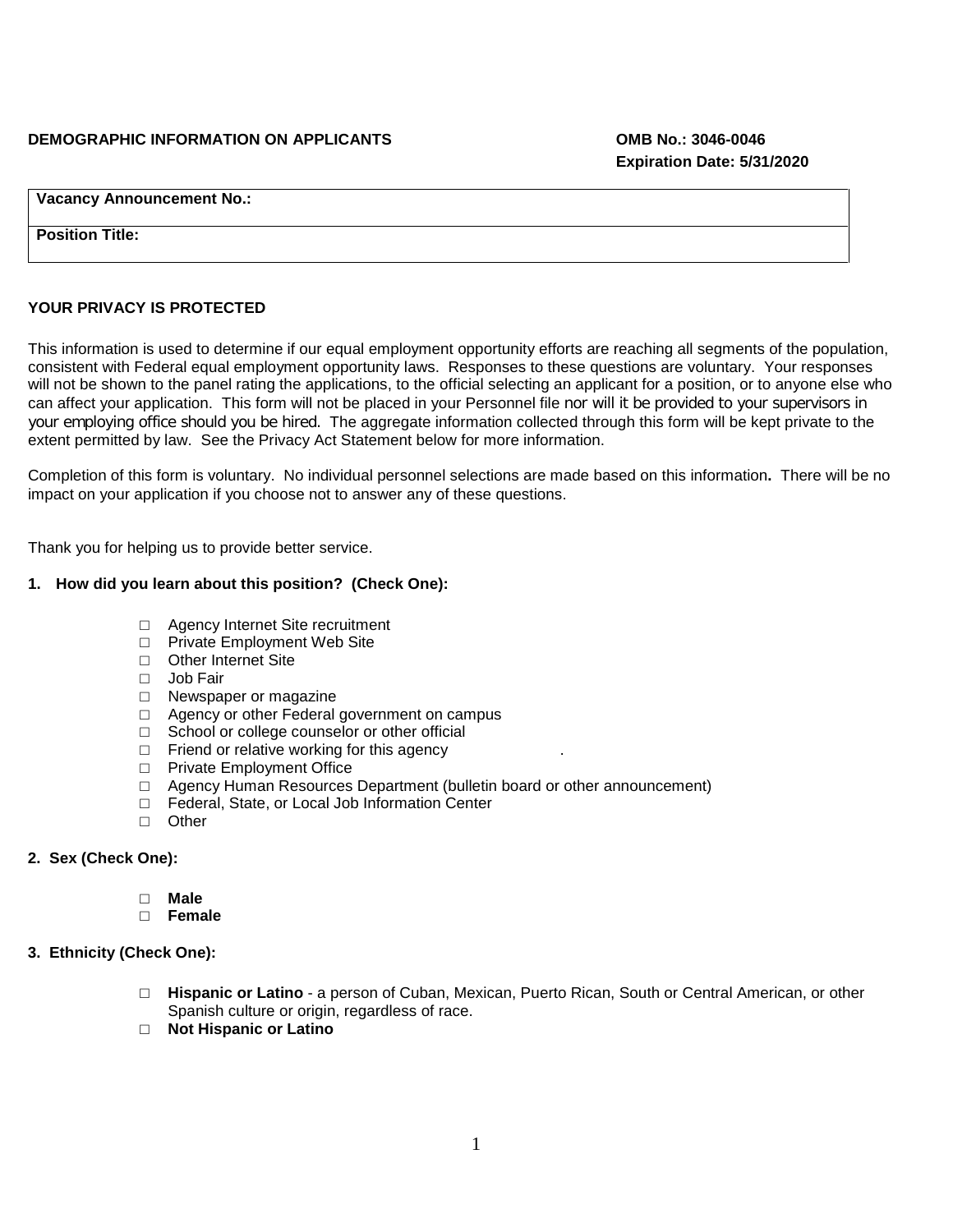# **4. Race (Check all that apply):**

- □ **American Indian or Alaska Native** a person having origins in any of the original peoples of North or South America (including Central America), and who maintains tribal affiliation or community attachment.
- □ **Asian** a person having origins in any of the original peoples of the Far East, Southeast Asia, or the Indian subcontinent, including, for example, Cambodia, China, India, Japan, Korea, Malaysia, Pakistan, the Philippine Islands, Thailand, or Vietnam.
- □ **Black or African American** a person having origins in any of the black racial groups of Africa.
- □ **Native Hawaiian or Other Pacific Islander** a person having origins in any of the original peoples of Hawaii, Guam, Samoa, or other Pacific islands.
- □ **White** a person having origins in any of the original peoples of Europe, the Middle East, or North Africa.

#### **5. Disability/Serious Health Condition**

**The next questions address disability and serious health conditions. Your responses will ensure that our outreach and recruitment policies are reaching a wide range of individuals with physical or mental conditions. Consider your answers without the use of medication and aids (except eyeglasses) or the help of another person.**

- **A. Do you have any of the following? Check all boxes that apply to you:**
- **□ Deaf or serious difficulty hearing**
- **□ Blind or serious difficulty seeing even when wearing glasses**
- **□ Missing an arm, leg, hand, or foot**
- **□ Paralysis: Partial or complete paralysis (any cause)**
- **□ Significant Disfigurement: for example, severe disfigurements caused by burns, wounds, accidents, or congenital disorders**
- **□ Significant Mobility Impairment: for example, uses a wheelchair, scooter, walker or uses a leg brace to walk**
- **□ Significant Psychiatric Disorder: for example, bipolar disorder, schizophrenia, PTSD, or major depression**
- **□ Intellectual Disability (formerly described as mental retardation)**
- **□ Developmental Disability: for example, cerebral palsy or autism spectrum disorder**
- **□ Traumatic Brain Injury**
- **□ Dwarfism**
- **□ Epilepsy or other seizure disorder**
- **□ Other disability or serious health condition: for example, diabetes, cancer, cardiovascular disease, anxiety disorder, or HIV infection; a learning disability, a speech impairment, or a hearing impairment**

**If you did not select one of the options above, please indicate whether.**

- **□ None of the conditions listed above apply to me.**
- **□ I do not wish to answer questions regarding disability/health conditions.**

**If you have indicated that you have one of the above conditions, you may be eligible to apply under Schedule A Hiring Authority. For more information, please see [http://www.opm.gov/policy-data](http://www.opm.gov/policy-data-oversight/disability-employment/hiring/#url=Schedule-A-Hiring-Authority)[oversight/disability-employment/hiring/#url=Schedule-A-Hiring-Authority](http://www.opm.gov/policy-data-oversight/disability-employment/hiring/#url=Schedule-A-Hiring-Authority) .**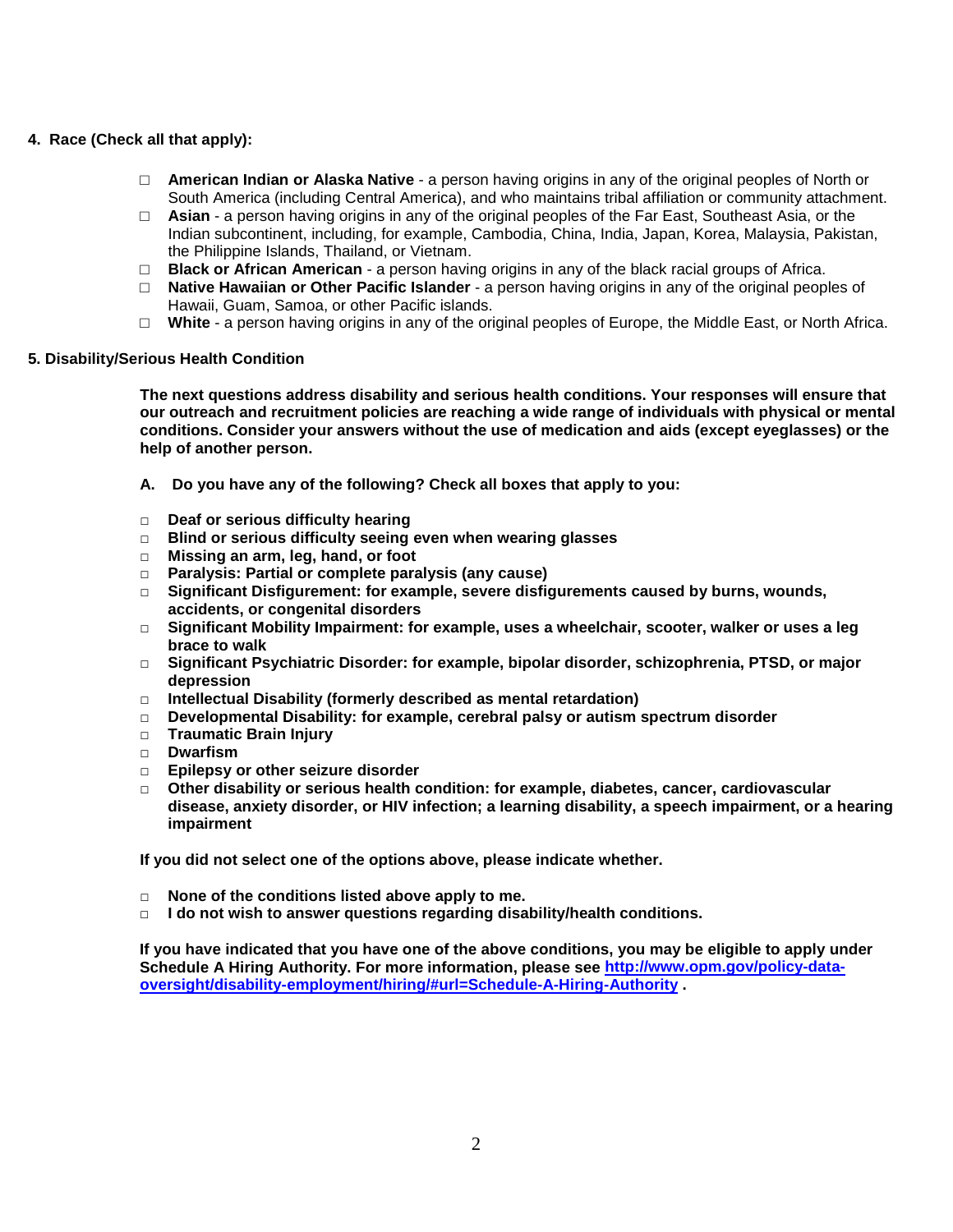**If an applicant checks the box for "other disability or serious health condition," the applicant will be taken to Section A.1.** 

**A.1. Other Disability or Serious Health Condition (Optional)**

**You indicated that you have a disability or a serious health condition. If you are willing, please select any of the conditions listed below that apply to you. As explained above, your responses will not be shown to the panel rating the applications, to the selecting official, or to anyone else who can affect your application. All responses will remain private to the extent permitted by law.** See the Privacy Act Statement below for more information.

**Please check all that apply:**

- **□ I do not wish to specify any condition.**
- **□ Alcoholism**
- **□ Cancer**
- **□ Cardiovascular or heart disease**
- **□ Crohn's disease, irritable bowel syndrome, or other gastrointestinal impairment**
- **□ Depression, anxiety disorder, or other psychological disorder**
- **□ Diabetes or other metabolic disease**
- **□ Difficulty seeing even when wearing glasses**
- **□ Hearing impairment**
- **□ History of drug addiction (but not currently using illegal drugs)**
- **□ HIV Infection/AIDS or other immune disorder**
- **□ Kidney dysfunction: for example, requires dialysis**
- **□ Learning disabilities or ADHD**
- **□ Liver disease: for example, hepatitis or cirrhosis**
- **□ Lupus, fibromyalgia, rheumatoid arthritis, or other autoimmune disorder**
- **□ Morbid obesity**
- **□ Nervous system disorder: for example, migraine headaches, Parkinson's disease, or multiple sclerosis**
- **□ Non-paralytic orthopedic impairments: for example, chronic pain, stiffness, weakness in bones or joints, or some loss of ability to use parts of the body**
- **□ Orthopedic impairments or osteo-arthritis**
- **□ Pulmonary or respiratory impairment: for example, asthma, chronic bronchitis, or TB**
- **□ Sickle cell anemia, hemophilia, or other blood disease**
- **□ Speech impairment**
- **□ Spinal abnormalities: for example, spina bifida or scoliosis**
- **□ Thyroid dysfunction or other endocrine disorder**
- □ Other. Please identify the disability/health condition, if willing:

## **PRIVACY ACT AND PAPERWORK REDUCTION ACT STATEMENTS**

**Privacy Act Statement**: This Privacy Act Statement is provided pursuant to 5 U.S.C. 552a (commonly known as the Privacy Act of 1974). The authority for this form is 5 U.S.C. 7201, which provides that the Office of Personnel Management shall implement a minority recruitment program, by the Uniform Guidelines on Employee Selection Procedures, 29 C.F.R. Part 1607.4, which requires collection of demographic data to determine if a selection procedure has an unlawful disparate impact, and by Section 501 of the Rehabilitation Act of 1973, which requires federal agencies to prepare affirmative action plans for the hiring and advancement of people with disabilities. Data relating to an individual applicant are not provided to selecting officials. This form will be seen by Human Resource personnel in the Office of Personnel Management (who are not involved in considering an applicant for a particular job) and by Equal Employment Opportunity Commission officials who will receive aggregate, non-identifiable data from the Office of Personnel Management derived from this form. **Purpose and Routine Uses:** The aggregate, non-identifiable information summarizing all applicants for a position will be used by the Office of Personnel Management and by the Equal Employment Opportunity Commission to determine if the